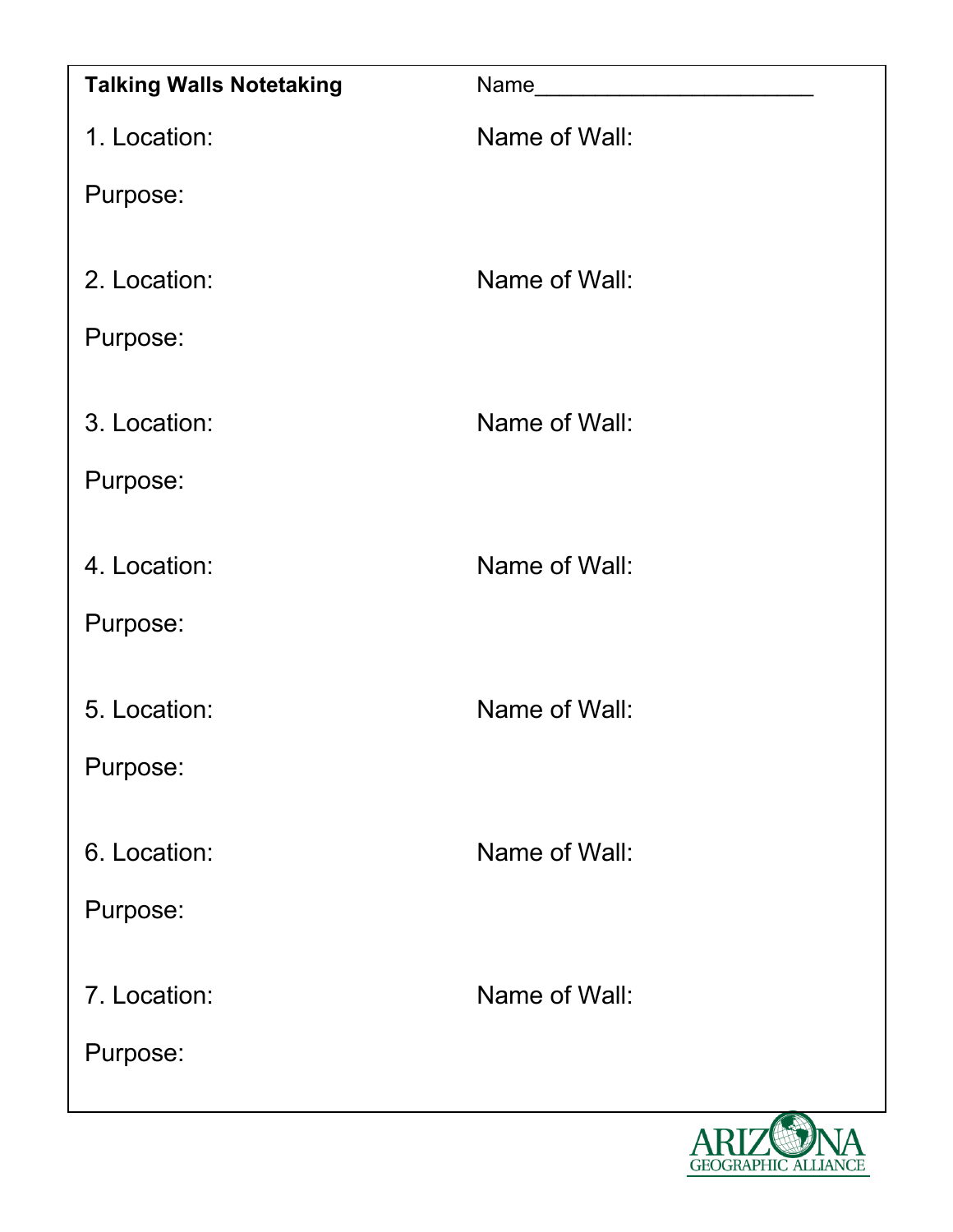| 8. Location:  | Name of Wall: |
|---------------|---------------|
| Purpose:      |               |
|               |               |
| 9. Location:  | Name of Wall: |
| Purpose:      |               |
| 10. Location: | Name of Wall: |
| Purpose:      |               |
| 11. Location: | Name of Wall: |
| Purpose:      |               |
| 12. Location: | Name of Wall: |
| Purpose:      |               |
| 13. Location: | Name of Wall: |
| Purpose:      |               |
|               |               |
|               |               |

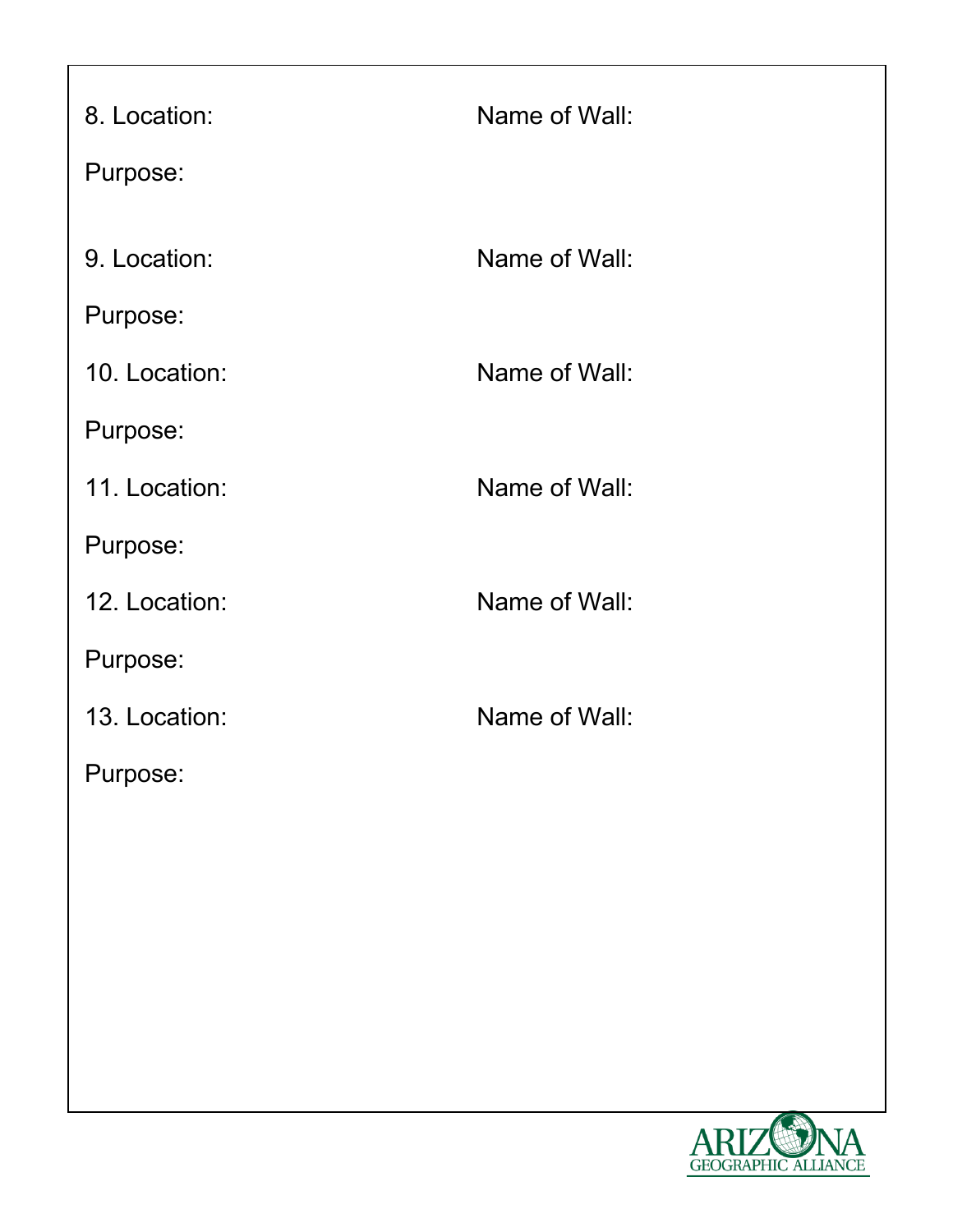## **Talking Walls Notetaking Answer Key**

1. Location: China Name of Wall: Great Wall Purpose: to keep invaders out or to keep the Chinese in 2. Location: Australia Name of Wall: Aboriginal Wall Purpose: to record their history 3. Location: France Name of Wall: Lascaux Purpose: for special hunting and religious ceremonies 4. Location: Jerusalem, Israel Name of Wall: Western Wall Purpose: place for prayers to be said 5. Location: India Name of Wall: Cliffs near Bay of Bengal Purpose: to picture the animals of Hindu myths and tales 6. Location: Egypt or Mecca, Saudi Arabia Name of Wall: home or Ka'aba Purpose: to tell of a pilgrimage to Mecca or to travel there and perform 7 rituals 7. Location: Southeast Africa Name of Wall: Great Zimbabwe Purpose: no one knows but perhaps it was a sacred place or a place for storage 8. Location: Peru Name of Wall: Cuzco Walls Purpose: today it is a site of music and dancing to honor the sun 9. Location: New Mexico Name of Wall: Taos Pueblo Purpose: homes of the Hopi and for religious ceremonies (kiva) 10. Location: Mexico Name of Wall: walls of Diego Rivera Purpose: to show the glorious and painful history of Mexico 11. Location: Canada Name of Wall: Canadian Museum of **Civilization** Purpose: to look like the landforms and to tell the history of Canada 12. Location: Washington, DC Name of Wall: Vietnam Veterans Memorial Purpose: To remember those who were killed or are still missing as a result of war 13. Location: South Africa Name of Wall: Prison Walls Purpose: to punish a man for speaking out for freedom and fairness for hs people 14. Location: Germany Name of Wall: Berlin Wall Purpose: to divide Eastern and Western Europe